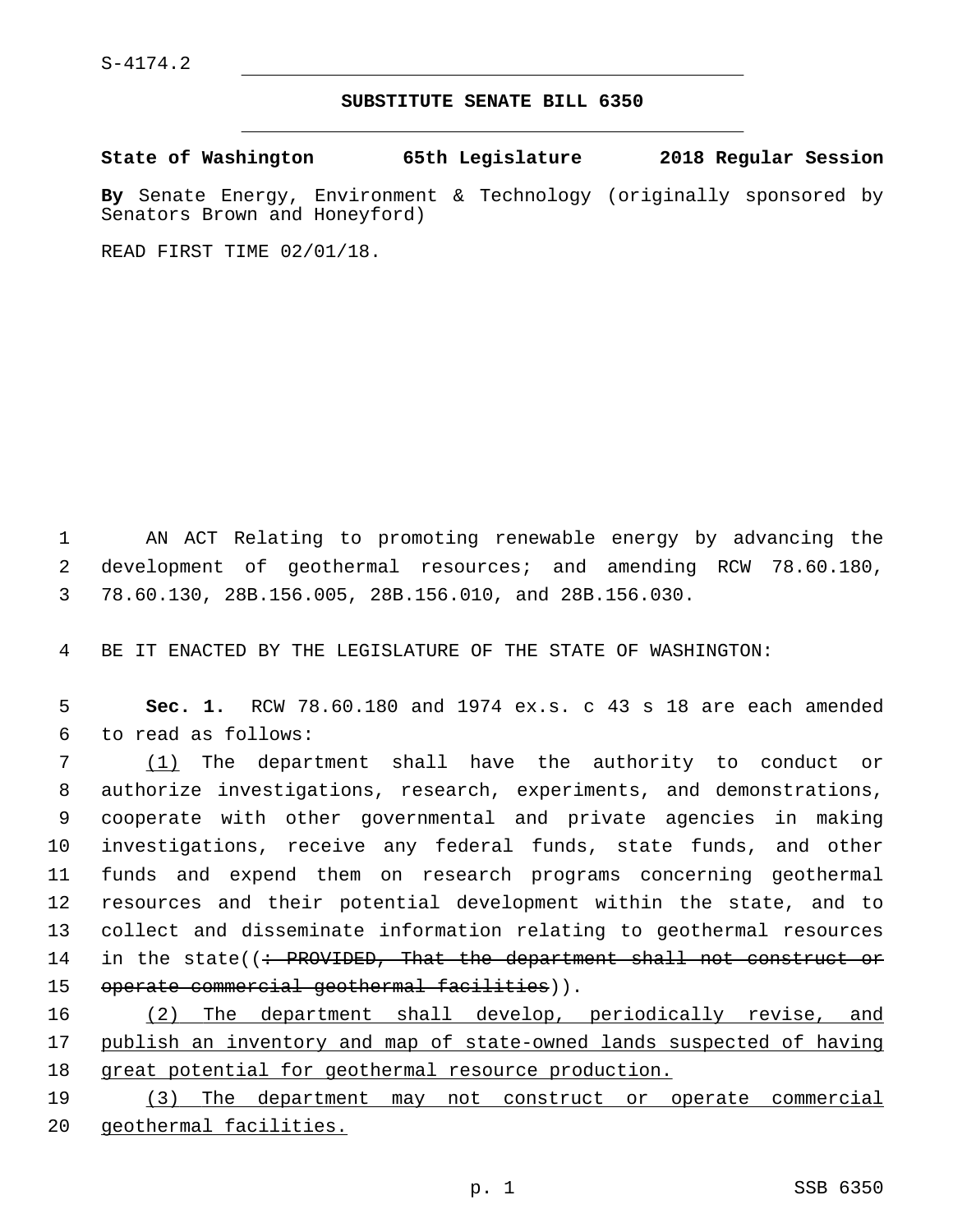**Sec. 2.** RCW 78.60.130 and 2007 c 338 s 3 are each amended to 2 read as follows:

 Every operator who engages in the drilling, redrilling, or deepening of any well or core hole shall file with the department a reasonable bond or bonds with good and sufficient surety, or the equivalent thereof, acceptable to the department, conditioned on compliance with the provisions of this chapter and all rules and permit conditions adopted pursuant to this chapter. This performance bond shall be executed in favor of and approved by the department.

 In lieu of a bond the operator may file with the department a cash deposit, negotiable securities acceptable to the department, or an assignment of a savings account in a Washington bank on an 13 assignment form prescribed by the department. The department( $\overline{(-\text{in}})$ 14 its discretion, may)) must accept a single surety or security 15 arrangement covering more than one well or core hole if proposed by 16 an operator.

 **Sec. 3.** RCW 28B.156.005 and 2015 3rd sp.s. c 20 s 1 are each 18 amended to read as follows:

 The legislature finds that to reach our energy, environmental, and economic goals, it is important to accelerate the development of next generation clean energy and transportation technologies in Washington. Today, a large number of clean and renewable energy technologies are dependent on rare earth elements and other expensive and difficult-to-source earth components. These technologies are critical to reducing carbon emissions, such as wind turbines, solar 26 panels, and electric and hybrid car batteries.

 According to a 2012 environmental protection agency report (EPA/600/R-12/572), no rare earth element mining has been conducted in the United States since 1995, and a legacy of environmental destruction has been left in countries where rare earth elements are mined. The same environmental protection agency report notes that recovering rare earth elements from state-of-the-art recycling processes is far more efficient than smelting metals from ores, generates only a fraction of the carbon emissions, and has significant benefits compared to mining in terms of land use and hazardous emissions. The environmental protection report stresses the need for additional research in alternative materials to rare earth 38 materials as well as recycling innovation.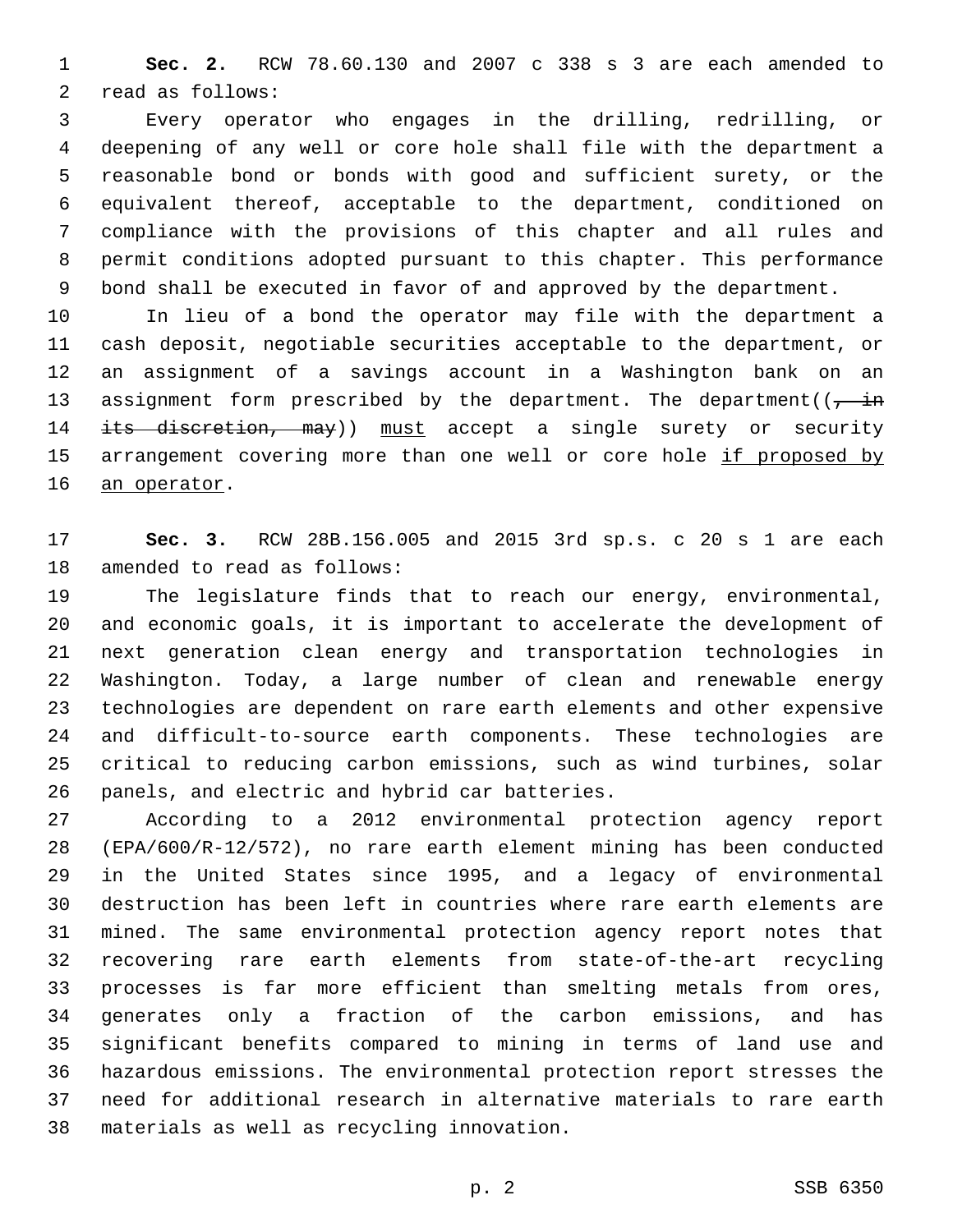The legislature acknowledges that the people of Washington desire to leave behind a cleaner planet, and to lead the world in the research and innovations to make that possible. Setting aggressive, renewable energy and clean technology standards at home that result in exporting the environmental harms of improper mineral extraction to other nations is not an acceptable strategy. Fortunately, Washington is home to some of the world's leading researchers who have core competencies in developing material substitutes and 9 extracting rare earth elements for recycling.

 Leading research institutions have indicated that a program to accelerate the development of next generation clean energy and transportation technologies using earth-abundant materials would fit within their strategic vision and core mission to increase and coordinate their efforts with the private industry and implement this talent and research to work in accelerating the deployment of clean energy and cleaner transportation solutions. The goal is to develop materials to use in the manufacturing process that can be reliably accessed and acquired in environmentally responsible processes. A joint center established for this purpose can bridge the gap between institutions, encourage private-public partnerships, and increase the 21 ability to compete for federal grants.

 The legislature recognizes the opportunity for Washington to lead in these areas of research and innovation, fostering true sustainability environmental stewardship, and providing supply reliability and resiliency in next generation technologies. Doing so will contribute to the preservation of national security by increasing energy independence. Therefore, the legislature intends to fund research of earth-abundant materials that can substitute effectively in manufacturing for rare earth elements or other critical materials, with great potential to increase efficiency or 31 reduce emissions in the transportation or energy sector, ((and)) to fund research into the recycling of rare earth elements from existing consumer products, and to fund research of methods and technologies that will allow for the economical extraction of metals, minerals, and rare earth elements from underground fluids brought to the surface by geothermal power plants. The legislature intends to accomplish this by establishing the joint center for deployment and research in earth abundant materials, or JCDREAM, to attract academic talent and research funding to our state, and develop a workforce for manufacturing next generation earth-abundant technologies.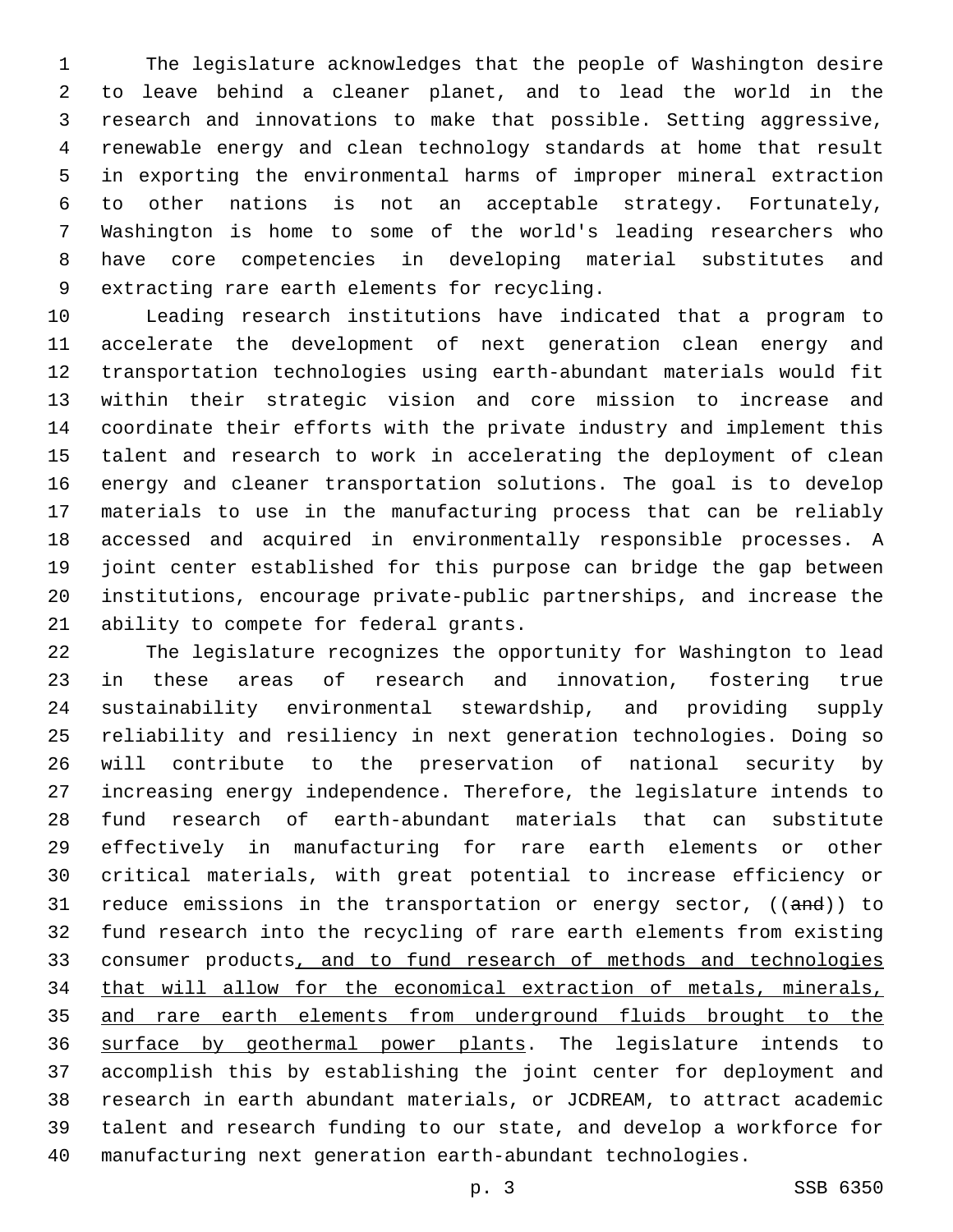**Sec. 4.** RCW 28B.156.010 and 2015 3rd sp.s. c 20 s 2 are each 2 amended to read as follows:

 The joint center for deployment and research in earth-abundant materials is created to:4

 (1) Establish a transformative program in earth-abundant materials to accelerate the development of next generation clean energy and transportation technologies in Washington;

 (2) Establish a coordinated framework and deploy resources that can facilitate and promote multi-institution collaborations to drive research, development, and deployment efforts in the use of earth- abundant materials for manufactured clean technologies or recycling 12 of advanced materials used in clean technologies; ((and))

 (3) Promote environmentally responsible processes in the areas of manufacturing and recycling of advanced materials used in clean 15 technologies<sub>i</sub> and

 (4) Promote research of methods and technologies that will allow 17 for the economical extraction of metals, minerals, and rare earth elements from underground fluids brought to the surface by geothermal 19 power plants.

 **Sec. 5.** RCW 28B.156.030 and 2015 3rd sp.s. c 20 s 4 are each 21 amended to read as follows:

 (1)(a) The powers of the joint center for deployment and research in earth-abundant materials are vested in and shall be exercised by a board of directors consisting of ten voting members and a chair, appointed by the governor, who shall not vote, except as provided in 26 (c) of this subsection.

 (b) Of the ten voting members, one member must be the dean of Washington State University, one member must be the dean of the University of Washington, one member must represent Pacific Northwest National Laboratory, one member must represent an energy institute at a regional university, one member must represent the community colleges engaged in training of the next generation workforce in the relevant areas, one member must represent large industry companies, one member must represent medium industry companies, one member must represent small industry companies, one member must have professional experience in the fields of national security and energy policy, and one member shall have professional experience in innovation and development of policy to address environmental challenges.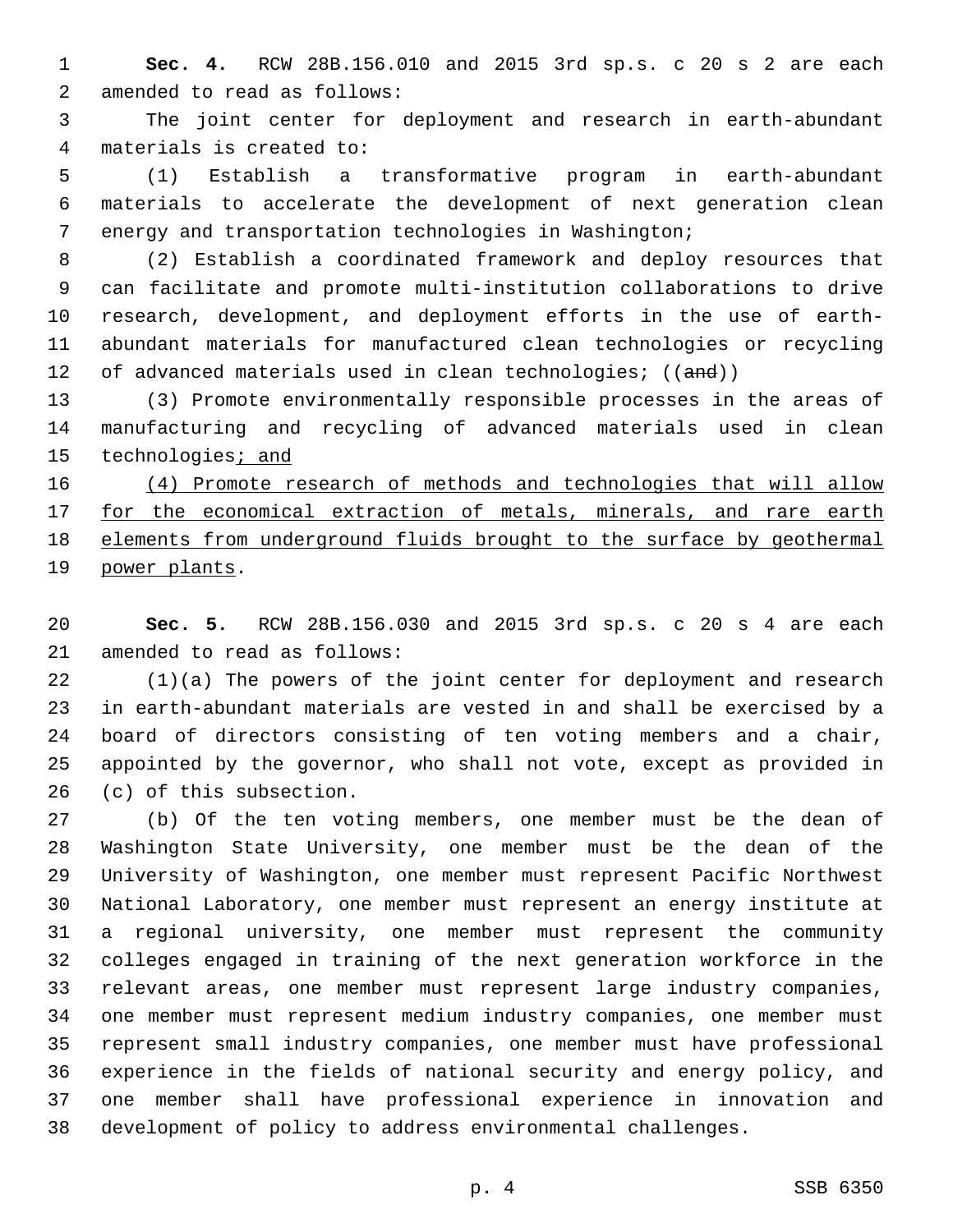(c) In the event of a tie vote among the voting members, the 2 chair may vote to break the tie.

(d) The terms of the initial members must be staggered.

 (2) The board shall hire an executive director. The executive director shall hire such staff as the board deems necessary to operate the joint center for deployment and research in earth- abundant materials. Staff support may be provided from among the cooperating institutions through cooperative agreements to the extent funds are available. The executive director may enter into cooperative agreements for programs and research with public and private organizations including state and nonstate agencies consistent with policies of the participating institutions.

13 (3) The board shall:

 (a) Work with the clean technology and transportation industry associations and firms of all sizes to identify the research areas that will benefit the intermediate and long-term economic vitality of Washington's clean technology and transportation industries;

 (b) Identify entrepreneurial researchers to join or lead research teams in the research areas specified in (a) of this subsection and the steps the University of Washington and Washington State University will take to recruit and retain such researchers;

 (c) Assist firms to integrate existing technologies into their operations and align the activities of the joint center for deployment and research in earth-abundant materials with those of impact Washington to enhance services available to clean technology 26 and transportation firms;

 (d) Develop internships, on-the-job training, research, and other opportunities and ensure that all undergraduate and graduate students enrolled in programs for clean technology and earth-abundant research and deployment-related curriculum have direct experience with the 31 industry;

 (e) Assist researchers and firms in safeguarding intellectual 33 property while advancing industry innovation;

 (f) Develop and strengthen university-industry relationships through promotion of faculty collaboration with industry and sponsor at least one annual symposium focusing on clean energy earth-abundant research and deployment in the state of Washington;

 (g) Encourage a full range of projects from small research projects that meet the specific needs of a smaller company to large 40 scale, multipartner projects;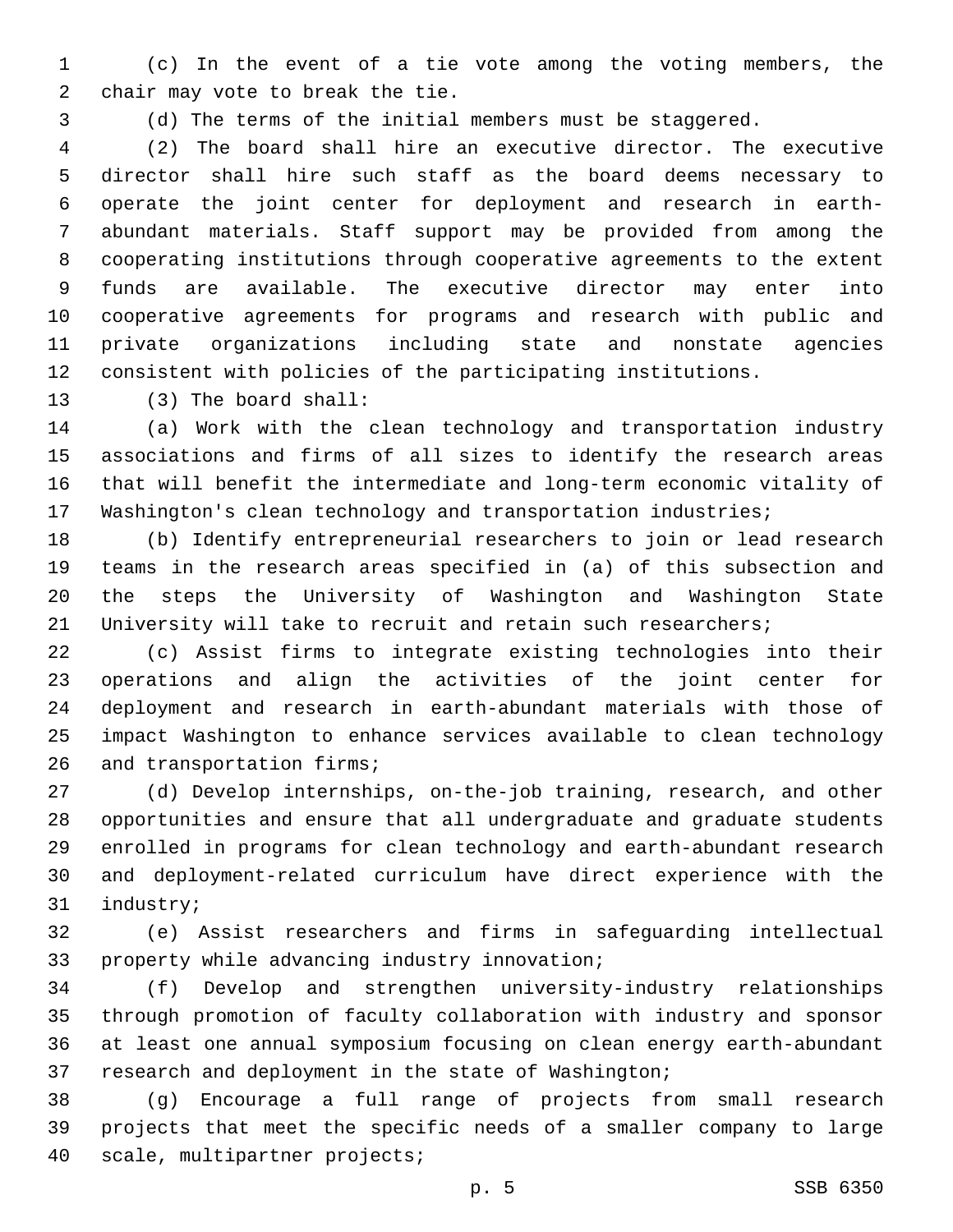(h) Develop nonstate support of the center's research activities through leveraging dollars from federal and private for-profit and 3 nonprofit sources;

 (i) Leverage its financial impact through joint support arrangements on a project-by-project basis as appropriate;

 (j) Establish mechanisms for soliciting and evaluating proposals and for making awards and reporting on technological progress, 8 financial leverage, and other measures of impact;

 (k) Allocate appropriated seed funds for at least one of the 10 following purposes:

 (i) Collaboration on research and product development that would further the commercialization of renewable energy and battery storage technologies that use earth-abundant materials in place of critical 14 materials or rare earth elements;

 (ii) Collaboration on research for joining dissimilar materials in a way that minimizes titanium content by employing earth-abundant materials for advanced manufacturing commercialization;

 (iii) Collaboration on research and deployment of technologies and processes that facilitate reclamation and recycling of rare-earth 20 elements from existing products; ((and))

 (iv) Providing assistance to community colleges and trade schools in program development and equipment for training the skilled workforce necessary for the successful commercialization and integration of earth-abundant technologies, as the workforce training 25 needs are defined by forthcoming deployment opportunities; and

 (v) Collaboration on research of methods and technologies that will allow for the economical extraction of metals, minerals, and 28 rare earth elements from underground fluids brought to the surface by geothermal power plants;

 (l)(i) By December 1, 2015, develop an operating plan that includes the specific processes, methods, or mechanisms the center will use to accomplish each of its duties as set out in this 33 subsection (3);

 (ii) The operating plan must also include appropriate performance metrics to measure total research dollars leveraged, total researchers involved, total workforce trained, and total number of products or processes that have progressed to commercialization and 38 private sector deployment; and

 (m)(i) Report biennially to the legislature and the governor about the impact of the center's work on the state's economy and the